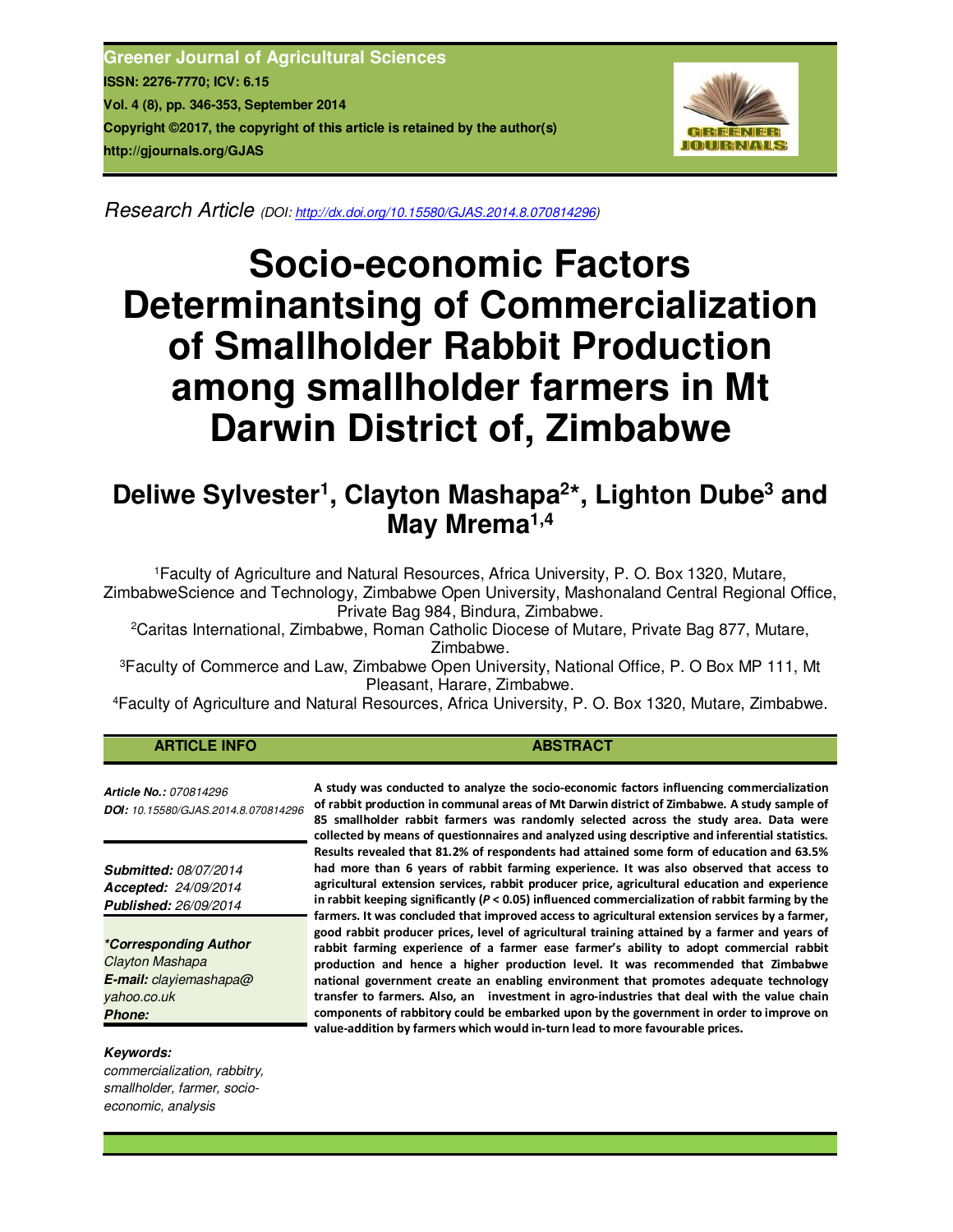#### **INTRODUCTION**

In developing countries, small livestock production is perceived to improve household food security (Cheeke, 1986; Lukefahr and Cheeke, 1990). Small livestock specialists advocate that potential exists for viable rabbit production in Least Developing Countries for improved household food security and livelihood restoration (Lukefahr, 2004; Lukefahr, 2008). During the World Rabbit Congress of 2004, a proposition of the Small-Scale Rabbit Production Model was introduced and ratified (Lukefahr, 2004). This model was meant for the Less Developed Countries so that they could adopt rabbit keeping as a livelihood strategy. The Zimbabwe Ministry of Agriculture and Irrigation Development in partnerships with various Non-Governmental Organizations in food security and livelihoods programmes are implementing small generating projects targeting vulnerable rural communities in semi-arid environments of Zimbabwe (Chimedza and Kamusewo, 2010). One such rabbitry project area is Mount Darwin district in northern Zimbabwe.

Rabbit farming offer a number of advantages for limited-resource farmers as they can be produced under small to medium scale or backyard systems. Starting a rabbit project requires minimal initial capital outlay. Additionally, a rabbit can be easily sold when a small amount of money is needed to meet immediate family needs. In addition, rabbits require small amounts of feed and use inexpensive, easily constructed housing (Cheeke, 1986). Rabbits are a quick-breeding source of low-fat, high-protein meat and have long been enjoyed as food by people around the world. As a fine-grained white meat, it can be substituted for chicken in many recipes. Rabbits reproduce prodigiously and it falls under the category of white meat which is ideal and on demand by HIV/AIDs patients. It is a delicacy in most urban centers of Zimbabwe. Elsewhere, in Egypt, Lukefahr (2008) noted that rabbit production projects attracted and employed the youths in rural areas and it retarded youth migration from rural to urban areas. In Ghana, there is a record of rabbit rearing adoption on the combined

basis of the low habitat requirement, high reproductive rates, no apparent competition with humans for food, minimal transmission of diseases from rabbits to human beings and low capital investment requirement has been reported (Mamattah, 1979). Ajala and Balogun (2004) noted that rabbit production is a veritable way of alleviating animal protein deficiency in Nigeria. Similarly, Lukefahr (1999) described rabbit production in countries like Tanzania, Kenya and Sudan as ideal for vulnerable rural farmers as a source of protein food and household income.

Despite a variety of encouraging factors of rabbit production as a smallholder household enterprise (Smith, 2005; Son, 2008), rabbit rearing is less adopted and commercialized in Zimbabwe (Collin and Lebas, 1996). Rabbit farming is still not given much attention by the country as evidenced by the fact that no official national statistics are available on production and consumption trends. FAO (1997) estimates that Zimbabwe produces between 1000 to 4,900 tonnes of rabbit meat annually. Development efforts require an understanding of the socio-economic and institutional factors and relate these to the communities' adoption trends when exposed to a new promising agricultural technology aimed at household food security (Frimpong, 2009). The purpose of this study was to identify the socio-economic factors that determine the commercialization of rabbit production among rural communal farmers in Mt Darwin district, Zimbabwe. In that regard, the study's specific objectives were in twofold, namely: (i) to examine the socio-economic profile of smallholder farmers in rabbit production and (ii) to assess the effects of socioeconomic factors on commercialization of rabbit production among smallholder farmers in Mt Darwin district, Zimbabwe.

#### **METHODOLOGY**

#### **Study area**

The study was carried out in Mt Darwin District located in northern Zimbabwe (Figure 1) while wards 8, 9, 17 and 36 were selected as study area. It is within an agro-ecological zone which receives an annual total rainfall between 550 and 700mm, with an annual temperature range from 25 to 36 °C (Moyo *et al.*, 1993). Agricultural production is mainly rain fed. But few selected smallholder farmers are incorporated into existing irrigation schemes. The total population of the Mt Darwin district is 211, 919 people (ZIMSTATS, 2012).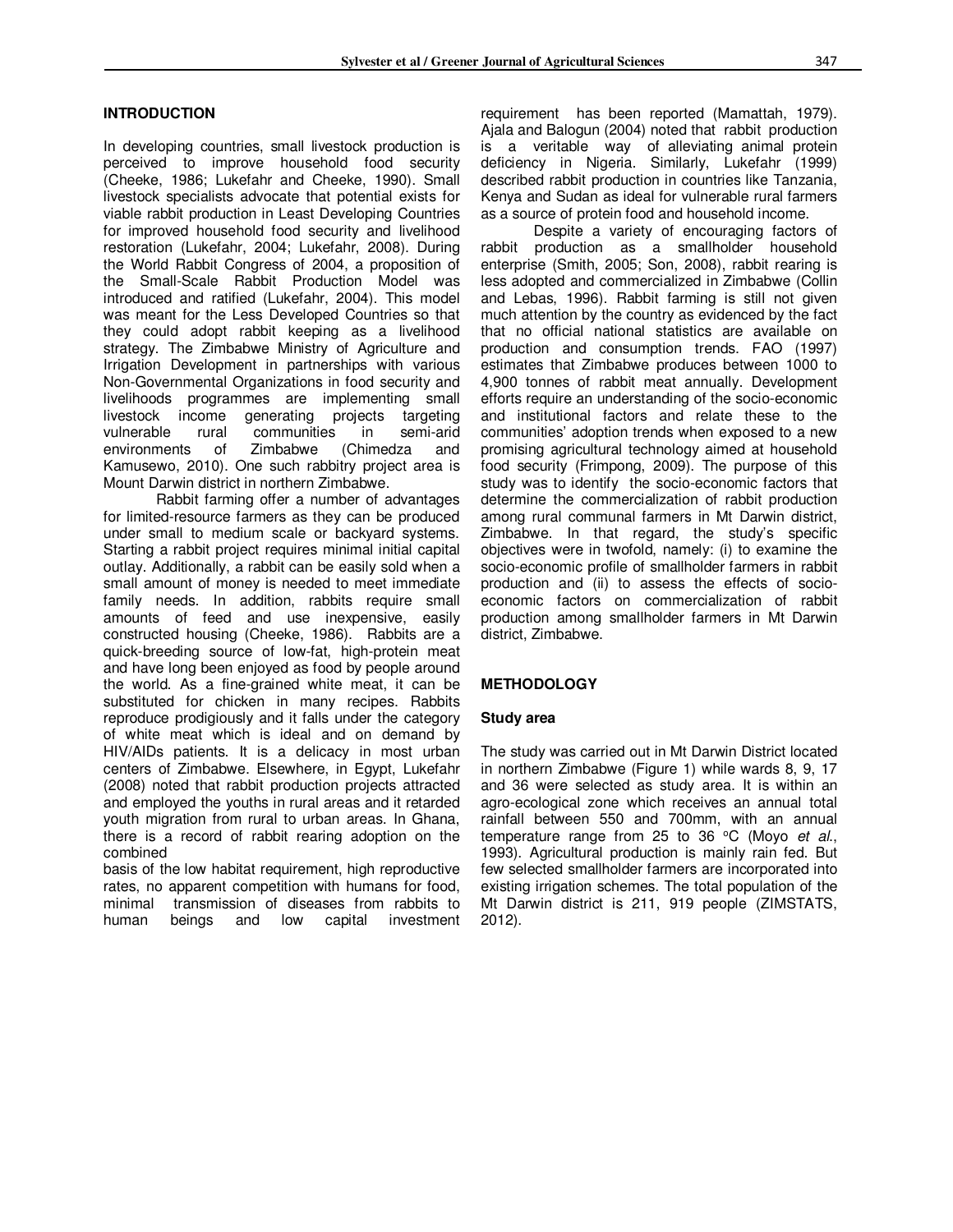

**Figure 1: Study area location map showing Mt Darwin District, northern Zimbabwe** 

#### **Sampling design and sample size**

Four wards were purposively sampled out of the thirtyfour (34) wards due to their intensity of rabbit farming. From the selected wards, the respondents were then selected using the snowball sampling technique. Each village head was requested to identify a rabbit producer who would in turn identify others. By obtaining referrals in succession, this process was carried out in waves and all rabbit farmers were identified in the selected wards. A total of 85 rabbit producers were identified and this was used as the sample for the study.

#### **Sources of data**

Both primary and secondary data were used for the study. The primary data were collected with the aid of a questionnaire. The questionnaire was structured to collect information on the demographic characteristics, socio-economic situation of the respondents, local peoples' perception on rabbit production, rabbit production and its contribution to household income and food security, general management of the rabbits, marketing and profitability of the enterprise. The secondary data were collected from records kept by<br>extension agents and developmental nonextension agents and developmental nongovernmental organizations. In addition, key informant interviews were held with agricultural extension agents.

#### **Analytical tools**

The data were analyzed using descriptive statistics and multiple regression analysis. To ascertain the socio-economic determinants of commercial rabbit production, a simple multi-linear regression model was used. The function is stated implicitly as:

$$
Y_1 = f(X_1, X_2, X_3, X_4, X_5, X_6, X_7, X_8, X_9)
$$

Where:

 $Y =$  Rabbit commercialization defined as the total number of rabbits produced by the farmer per year

 $X_1$  = AGE being the age of the farmer in years.

 $X_2$  = Gender of the farmer with 1 for male and 0 otherwise.

 $X_3$  = ES being education status of the farmer and is a categorical variable with 1 for illiterate; 2 for primary level education; 3 for secondary level education and 4 for tertiary level education.

 $X_4$  = AT being agricultural training attained by farmer and is a categorical variable with 1 for none, 2 for master farmer training; 3 for certificate training; 4 for diploma training and 5 for degree training. It is expected to positively influence rabbit production.

 $X<sub>5</sub>$  = EXPRBT being experience of farmer in rabbit farming. It has 4 categories: 1 for 0-5 years farming experience; 2 for 6-10 years farming experience; 3 for 11-15 years farming experience, and 4 for more than 15 years farming experience. It is expected to positively influence rabbit production.

 $X_6$  = EXTCONT this refers to the number of days of contact with agriculture extension services the farmer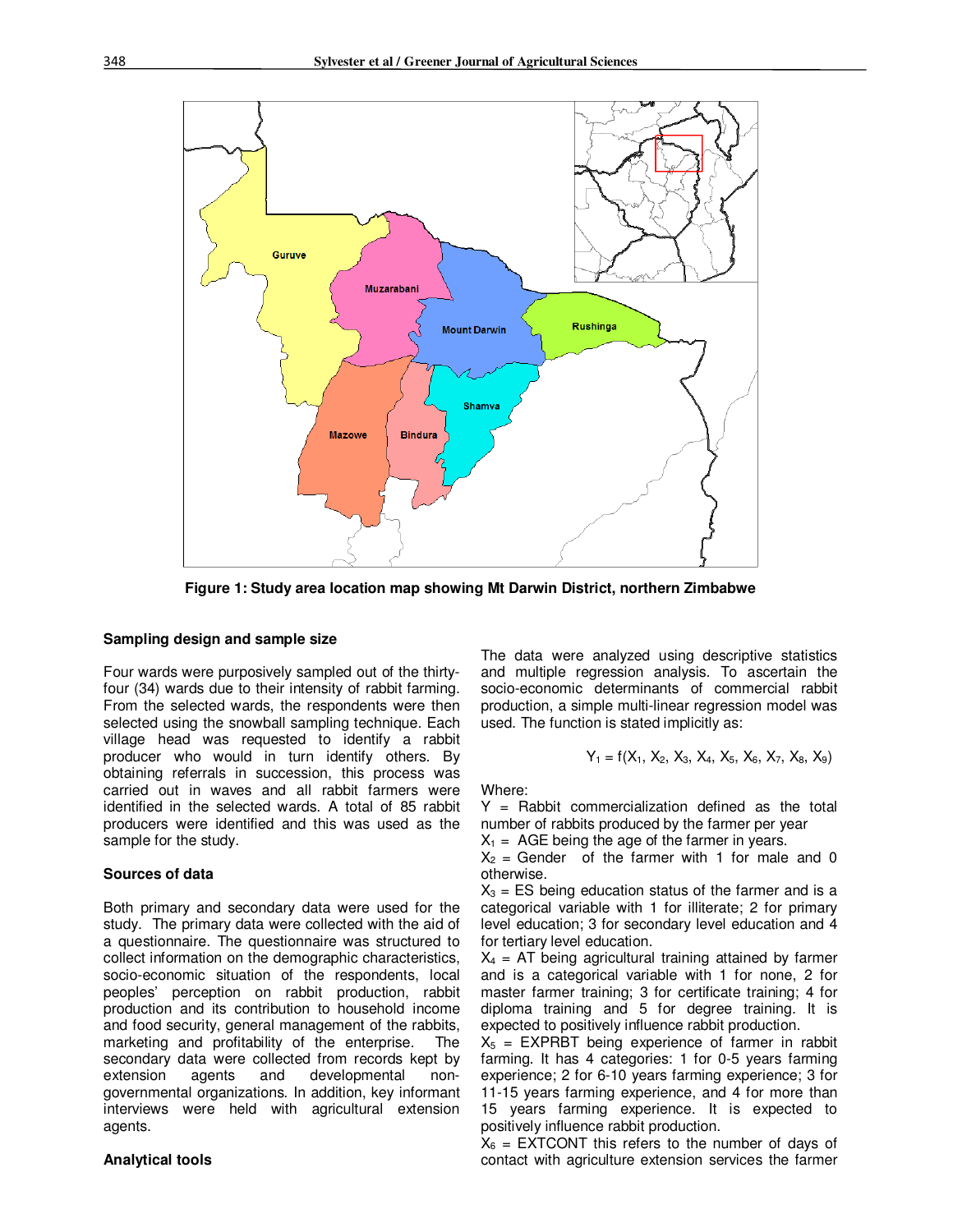had within the year. It is expected to positively influence rabbit production.

 $X_7$  = P being the price at which the farmer sells his or her rabbits. It is expected to positively influence production.

 $X_8$  = MKTAVAIL being availability of markets. It is a dummy variable with 1 for a readily available market and 0 for otherwise. It is expected to positively influence rabbit production.

 $X<sub>9</sub>$  = LANDSZ. This refers to land size cultivated by the household measured in hectares (ha). It is a continuous variable and is expected that the larger the land size cultivated, the more feeds there is and the more rabbits produced.

#### **RESULTS AND DISCUSSION**

#### *Socio-economic characteristics of rabbit farmers across the study area*

Age of the majority of respondents  $(90.6\% , n = 77)$ ranged from 30 to 60 years and 1.2%  $(n = 1)$  were over 60 years. However, also a few (8.2%, *n* = 7) of them were less than 30 years old (Table 1). The results of this study revealed that most people in the study area are well educated as  $31.8\%$  ( $n = 27$ ) of the inhabitants had received secondary education, 44.7%  $(n = 38)$  of the respondents received only primary education. Only 4.7%  $(n = 4)$  of respondents had tertiary education and 18.8% ( $n = 16$ ) of them had no education. Majority of respondents had received no form of agricultural education (72.9%,  $n = 62$ ) while the minority had received a form of agriculture education (28.1%,  $n = 23$ ). Age, education and agriculture education variation factors likely influence peoples' attitudes towards adoption of rabbit production as a livelihood activity for household food security. The study results indicated that the majority of households in Mt Darwin, northern Zimbabwe benefited from home consumption of rabbit meat and few from sale of rabbits, although the extent varied among households . On average, only 1% of the rabbit producers sold more than 100 rabbits per year, 9% between 50 and 100 rabbits and 90% between 0 and 50 rabbits. Small numbers in rabbit sales are an indicator that most rabbit producers were subsistence farmers.

#### **Table 1: Distribution of respondents according to socio-economic characteristics \_\_\_\_\_\_\_\_\_\_\_\_\_\_\_\_\_\_\_\_\_\_\_\_\_\_\_\_\_\_\_\_\_\_\_\_\_\_\_\_\_\_\_\_\_\_\_\_\_\_\_\_\_\_\_\_\_\_\_\_\_\_\_**

| Variable                     | Frequency      | Percentage | Mean |
|------------------------------|----------------|------------|------|
| Age (years)                  |                |            |      |
| Below 20                     | $\pmb{0}$      | 0.0        |      |
| $21 - 30$                    | $\overline{7}$ | 8.2        |      |
| $31 - 40$                    | 25             | 29.4       |      |
| 41-50                        | 34             | 40.0       | 41.5 |
| $51 - 60$                    | 18             | 21.2       |      |
| Above 61                     | 1              | 1.2        |      |
| Gender                       |                |            |      |
| Male                         | 69             | 81.2       |      |
| Female                       | 16             | 18.8       |      |
| <b>Marital status</b>        |                |            |      |
| Married                      | 66             | 77.6       |      |
| Separated                    | $\overline{c}$ | 2.4        |      |
| Divorced                     | 3              | 3.5        |      |
| Widowed                      | 14             | 16.5       |      |
| <b>Household Size</b>        |                |            |      |
| $1 - 5$                      | 40             | 47.1       |      |
| $6 - 10$                     | 44             | 51.8       | 6    |
| 11 and above                 | 1              | 1.1        |      |
| <b>Education Status</b>      |                |            |      |
| Illiterate                   | 16             | 18.8       |      |
|                              | 38             | 44.7       |      |
| Primary<br>Secondary         | 27             | 31.8       |      |
| Tertiary                     | 4              | 4.7        |      |
|                              |                |            |      |
| <b>Agriculture Education</b> |                |            |      |
| None                         | 62             | 72.9       |      |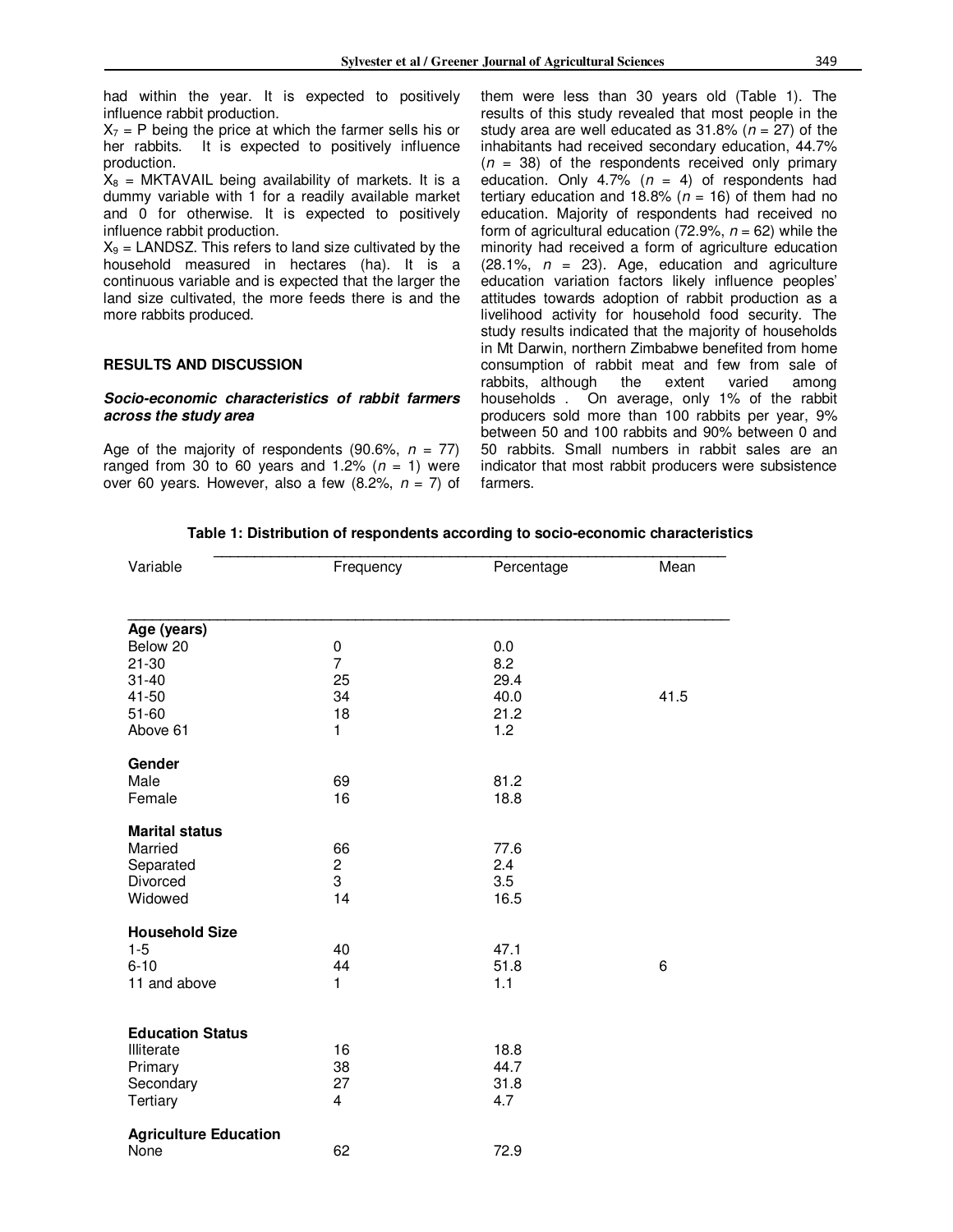| 350                               |    | Sylvester et al / Greener Journal of Agricultural Sciences |      |  |  |
|-----------------------------------|----|------------------------------------------------------------|------|--|--|
|                                   |    |                                                            |      |  |  |
| Master Farmer Certificate         | 15 | 17.6                                                       |      |  |  |
| Agricultural Certificate          | 4  | 4.7                                                        |      |  |  |
| Agricultural Diploma              | 3  | 3.5                                                        |      |  |  |
| Agricultural degree               | 1  | 1.3                                                        |      |  |  |
| Farm size(ha)                     |    |                                                            |      |  |  |
| $0.1 - 1$                         | 34 | 40                                                         |      |  |  |
| $1.1 - 2$                         | 45 | 52.9                                                       | 2.06 |  |  |
| Above 2ha                         | 6  | 7.1                                                        |      |  |  |
| Rabbit Farming experience (years) |    |                                                            |      |  |  |
| $0 - 5$                           | 31 | 36.5                                                       |      |  |  |
| $6 - 10$                          | 43 | 50.6                                                       |      |  |  |
| $11 - 15$                         | 7  | 8.2                                                        |      |  |  |
| Above 15                          | 4  | 4.7                                                        |      |  |  |
|                                   |    |                                                            |      |  |  |

#### *Determinants of commercialization of rabbit production among smallholder farmers in Mt Darwin, Zimbabwe*

Results on regression analysis on which nine selected predictor variables were used to determine their influence on total number of rabbits produced per year, which is linked to viability of annual rabbit productivity, a proxy to commercialized rabbit production in Mt

Darwin, Zimbabwe are presented in Table 2. The regression model was significant (*p* < 0.05) for agricultural extension service delivery, rabbit pricing, agricultural education and experience in rabbit keeping, whereas, the other variables namely; education status, market availability, gender of respondent, age and total land size did not significantly affect commercialization of rabbit production in Mt Darwin, Zimbabwe.

**Table 2: Regression analysis output depicting the influence of selected variables (predictors) towards viability of rabbit production in Mt Darwin, Zimbabwe**

|                                                         |                              | Unstandardized<br>Coefficients |            | Standardized<br>Coefficients |           |                    |  |  |  |
|---------------------------------------------------------|------------------------------|--------------------------------|------------|------------------------------|-----------|--------------------|--|--|--|
|                                                         |                              | В                              | Std. Error | <b>Beta</b>                  | t         | Sig                |  |  |  |
|                                                         | (Constant)                   | 24.969                         | 28,878     |                              | .865      | .390               |  |  |  |
|                                                         | Age of respondent            | $-683$                         | .416       | $-167$                       | $-1.641$  | .105 <sup>NS</sup> |  |  |  |
|                                                         | Gender of respondent         | 4.126                          | 9.721      | .043                         | .4240     | .672 <sup>NS</sup> |  |  |  |
|                                                         | Total land size              | 6.754                          | 5.235      | .134                         | 1.290     | .201 <sub>NS</sub> |  |  |  |
|                                                         | Experience in rabbit keeping | 11.422                         | 5.301      | .280                         | 2.155     | $.034*$            |  |  |  |
|                                                         | <b>Education status</b>      | $-8.449$                       | 7.293      | $-176$                       | $-1.158$  | .250 <sup>NS</sup> |  |  |  |
|                                                         | Agric education              | 28.979                         | 7.930      | .616                         | 3.654     | $.001*$            |  |  |  |
|                                                         | Rabbit price                 | 43.280                         | 12.590     | .528                         | 3.438     | $.001*$            |  |  |  |
|                                                         | Market availability          | $-.318$                        | 7.863      | $-.004$                      | $-.040$ o | .968 <sup>NS</sup> |  |  |  |
|                                                         | <b>Extension visits</b>      | 11.719                         | 4.125      | .304                         | 2.841     | $.006*$            |  |  |  |
|                                                         | R square                     | 0.310                          |            |                              |           |                    |  |  |  |
|                                                         | Mean dependent variable      | 67.823                         |            |                              |           |                    |  |  |  |
| a. Dependent Variable: Total number of rabbits produced |                              |                                |            |                              |           |                    |  |  |  |

 **\***denotes significance at *p* < 0.05, NS – not significant; *β*0 - the intercept of the regression line

Level of agricultural education was an important factor influencing rabbits produced. It had a significant value of  $p = 0.001$  and a beta coefficient value of 28.9. If agricultural education improves by one unit, (level of education) it would cause an increase in number of rabbits produced by almost 30 rabbits per household. This was consistent with our *apriori* expectations. Farmers with agricultural training are better informed on production and market linkages and hence are in a better position to operate viable commercialized rabbit production enterprise. Agricultural extension service delivery is the other variable that had a significant effect in explaining rabbit production. It had a significant value of  $p = 0.006$  and a beta coefficient of 12. The total number of rabbits produced per year increases by 12 with one unit (number of visits) increase in the number of visits by an agricultural extension worker. Therefore if rabbit farmer-extension agent contact is increased, then production of rabbits is likely to improve (Teressa, 1997; Wolday, 1999). Farmers who had more visits by agricultural extension workers had more rabbits stock and were commercially oriented in rabbitry as compared to those who were visited less and not at all. This finding is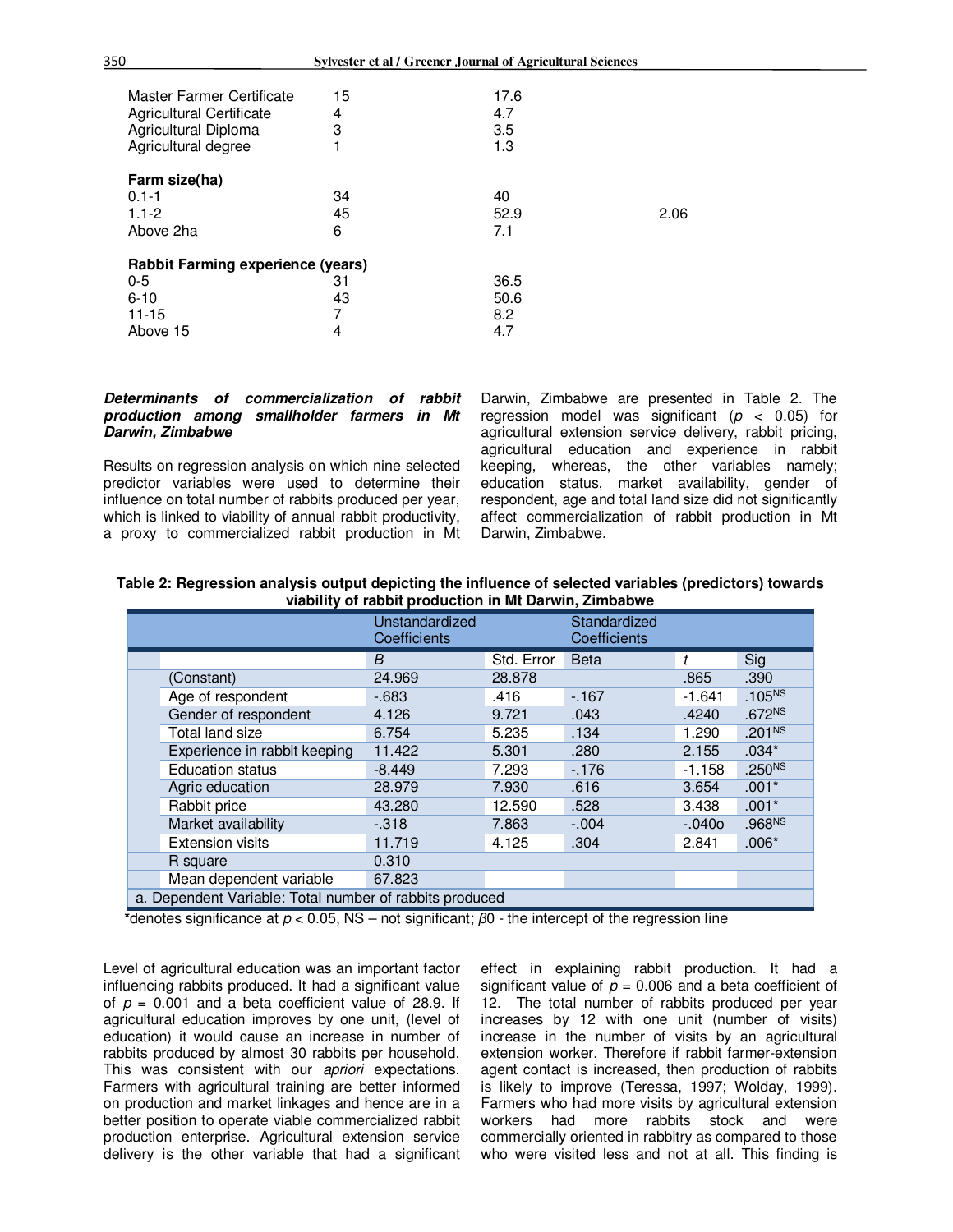consistent with several studies (Legesse, 1992; Mulugeta, 2000; Appiah *et al*., 2011). Agricultural extension service, farmer trainings and other communication media effectiveness are thus important factors influencing how rabbit farmers can take up rabbit farming as a business (Bernet *et al*., 2001; Teklewold *et al*., 2006). A research by Appiah *et al.* (2011) revealed that agriculture extension contact had a significant effect on the adoption of rabbit technologies in Ghana.

Experience in rabbit production is also another factor that was found to be significant to explaining why rabbit production is not done at commercial level in Mt Darwin, Zimbabwe. The predictor had a significant value of  $p = 0.034$  and a coefficient value of 11.4 indicating that as the experience of farmers is increased by one unit, production of rabbits by farmers would also increase by 12. As more experience in rabbit farming is gained by the farmer, rabbit production is expected to improve. In this case the average number of years of rabbit keeping is 6 years. Agricultural extension service delivery as a driving force to agribusiness is considered very important especially in rural poverty reduction and towards improved livelihoods for the rural households (Maliyanaarachchi and Bandara, 2003).

Rabbit price was found to be significant and positively affect the number of rabbits produced per year. The rabbit price variable had a significant value of  $p = 0.001$  and a coefficient value of 43.3. This means that if rabbit price was to increase by one unit (a dollar), the production of rabbits per year would increase by 43. Rabbit price is therefore a critical factor that determined whether rabbit farmers can increase their rabbit population numbers for commercial production in Mt Darwin, Zimbabwe. The results on rabbit price variable are consistent with our *apriori* expectations as suggested in our present study. Profitable enterprises by their nature, aim to look at ways that cut costs and become efficient with a viable selling price. When a business promises only a small percent rise in profit, farmers can probably not even distinguish that it is advantageous. Availability of a market coupled with good pricing of a product can make an enterprise not only viable but very profitable and commercialized (Son, 2008).

However, the results of this study highlighted that the following factors; gender, age, education status, land size and market availability were not significant in explaining why smallholder rabbit production is not being commercialized in Mt Darwin, Zimbabwe (Table 2). These factors can therefore not explain why farmers are not increasing rabbit numbers and its production to commercial farming status. *Apriori* expectations were that market unavailability would impact negatively on number of rabbits produced. The result of the regression is consistent with the *apriori* expectations. Total land size was expected to have significance in explaining the number of rabbits produced per year. This was so because the expectation was that the larger the total land size cultivated by the farmer, the more crop residue and produce would be produced and so the farmer would

be in a position to produce more rabbits as he or she will be able to feed and provide their needs from own farm rabbit feedstock formulation. However the results of the regression showed that land size had no significance in explaining the number of rabbits produced by farmers in the study area. Age and gender was found not significant in explaining why rabbit production is not being increased in the study area. The regression results in Mt Darwin Zimbabwe showed that household head, gender and age of household head do not affect the number of rabbits produced by a particular household.

#### *Implications for agricultural management*

Through agricultural education and proper agricultural extension service delivery, in which the nutritional protein value of rabbit is emphasized as ideal for HIV/AIDs patients, smallholder farmers are destined to realize the benefits brought by rabbit production (Cheeke, 1986; Owen, 1976). As noted in the present study, small livestock production like rabbitry is uniquely positioned to make a major contribution to addressing household poverty given the multiple roles that rabbits can play in the provision of household food nutrition security and the generation of income through commercialization of rabbit production as well as related rabbit production value chain components like supporting integrative practices (example gardening and vermiculture) and potential local markets for by products like tanned skins and rabbit manure as organic fertilizer which could supplement farm revenue.

Smith (2005) on the other hand suggests a 50- 100 operation to be a part-time enterprise and a full time enterprise to consist of 600 does and 60 bucks. Appiah *et al.* (2011) noted that commercial production for communal farmers should be around 100-150 rabbits. However, one factor found to be limiting to industrial development is negligible government support to the rabbit industry. This is common in most developing countries and Zimbabwe is no exception as highlighted by the findings of the present study. Commercialization of any enterprise is a very important aspect of expanding a business. Farmers are highly prepared to commercialize rabbit production if all other socio-economic factors of production are made conducive. On average across the study area,  $90.6\%$  ( $n = 77$ ) of the study respondents agreed that they can adopt commercial rabbitry farming as a business if socio-economic aspects like; access to credit loans for working capital, commercialized market-led rabbit meat and fur industry with improved rabbit price and agricultural extension service delivery are addressed (Appiah *et al*., 2011). Elsewhere in Zimbabwe, capacity building of smallholder farmers through agricultural extension service delivery in market-led agriculture production proved to improve household food and nutrition security for the targeted household around Mutare urban and peri-urban area (Mashapa *et al*., 2014).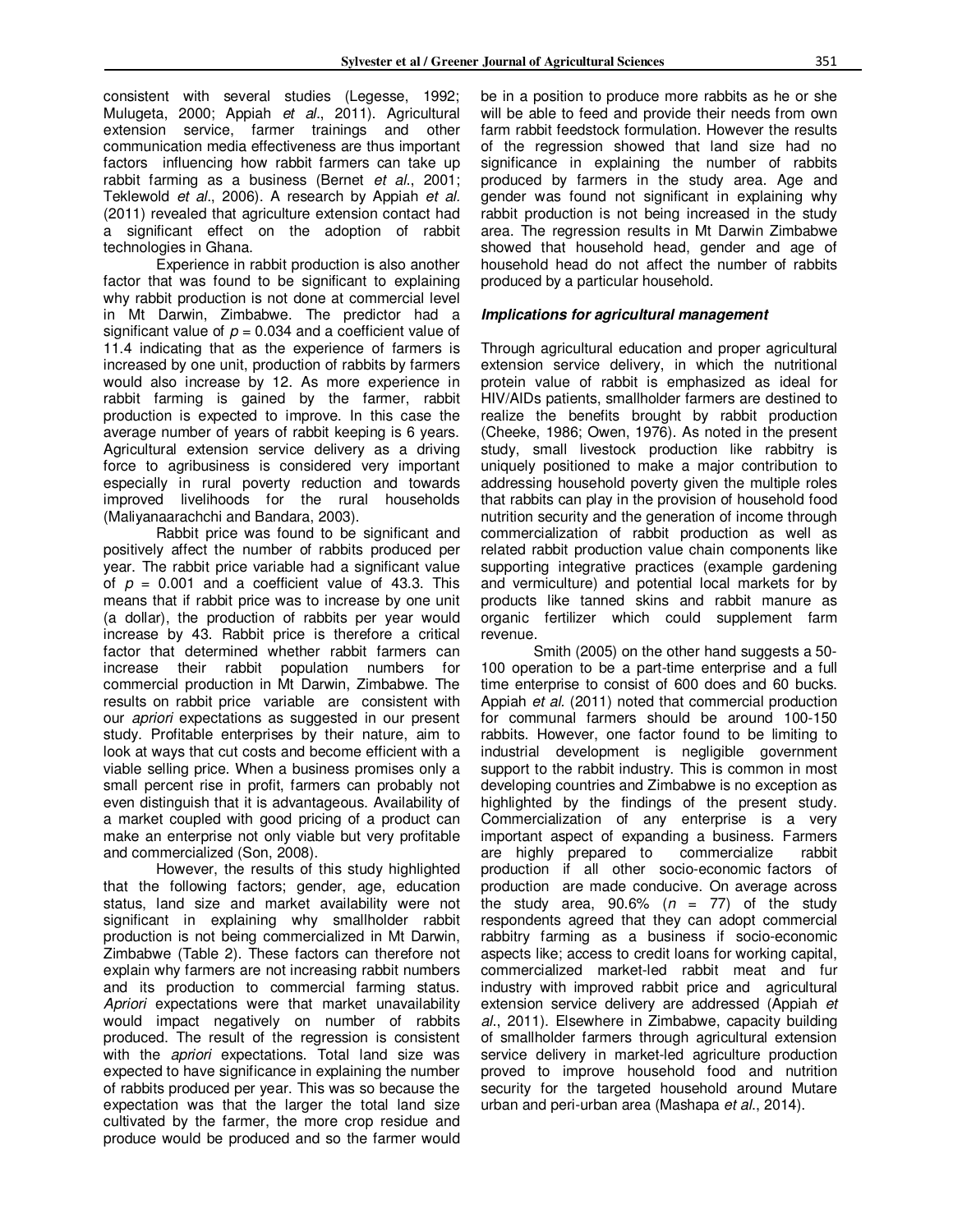#### **CONCLUSION AND RECOMMENDATIONS**

Rabbitry was found to be mainly a subsistence enterprise in communal areas of Mt Darwin, Zimbabwe. It can be concluded that socio-economic factors hindering commercial rabbit production enterprise in Mt Darwin, Zimbabwe were lack of agricultural extension service delivery, low agricultural education exposure to rabbit farmers, lack of experience in rabbitry and low rabbit price. The present study revealed that farmers can adopt commercial rabbitry farming as a business if these limiting socio-economic aspects are addressed. It is therefore recommended that the Zimbabwe national government and related national governments should provide a policy environment for the agricultural sector to invest in agro-industries that deal with the value chain components of rabbitry.

#### **ACKNOWLEDGEMENTS**

This research was supported by the Zimbabwe Ministry of Agriculture and Irrigation Development. We wish to thank personnel for the Department of Agriculture and Extension Services of Mt Darwin who assisted in data collection.

#### **COMPETING INTEREST**

I declare that amongst all the four authors, there are no competing interests.

#### **AUTHORS' CONTRIBUTION**

Ms Deliwe Sylvester: She is the primary researcher and author. She did the data collection, analysis and drafting of the manuscript.

Mr Clayton Mashapa: Provided overall guidance in drafting the manuscript, review of related literature and is also the corresponding author.

Mrs May Mrema: She is the main supervisor and mentor. Assisted in research design and data analysis. Dr Lighton Dube: He is the co-supervisor. Assisted in the research design and review of data collection instruments, data analysis and review of draft manuscript.

#### **REFERENCES**

- Ajala MK and Balogun JK (2004). Economics of rabbit production in Zaria. Kaduna State. *Tropical Journal of Animal Science,* 7(1), pp. 1-10**.**
- Appiah P, Nimoh F, Tham-Agyekum EK and Tracoh LY (2011). Rabbit technologies: Adoption studies in the Ashanti Region of Ghana. *African Journal of Agricultural Research,* 6 (11), pp. 2539-2544.
- Bernet T, Estrada P, Quiroz S and Swinton R (2001). Tailoring agricultural extension to different production contexts. *Agricultural Systems*, 69 (3), pp. 183-198.
- Cheeke PR (1986). Rabbit feeding and nutrition. *Academic Press*, Orlando, Florida.
- Chimedza P and Kamusewo T (2010). *Livestock Working Group*. Ministry of Agriculture and Irrigation Development, Harare, Zimbabwe.
- FAO (Food and Agriculture Organisation) (1997). The Rabbit Husbandry. Health and Production and format: http://www.fao.org/docrept/t169oe00.htm# **Contents**
- Frimpong J (2009). A guide to domestic rabbit breeding in Ghana, The farmer's husbandry manual, Nungua Livestock Breeding Station.
- Legesse D (1992). Analysis of factors influencing adoption and the impact of wheat and maize technologies in ArsiNegele, Ethiopia. An MSc Thesis presented to the School of Alemaya University.
- Lukefahr SD (1999). Small-scale rabbit meat production in the Western hemisphere: Back to basics? *World Rabbit Science*, 7 (2), pp. 87-94.
- Lukefahr SD (2008). Role of organic rabbit farming for poverty alleviation.Department of animal and wildlife sciences, MSc Thesis. 228, Texas A and M University, Kingsville, TX, USA, MEKARN MSc 2008-10; Mini-projects, pp. 228**.**
- Lukefahr SD (2004). Sustainable and alternative systems of rabbit production. In proceedings of the 8<sup>th</sup> World Rabbit Congress Report, Puebla, Mexico, pp. 1452-1468 .
- Lukefahr SD and Cheeke PR (1990). Rabbit project development strategies in subsistence farming systems. *World Animal Review*, 68, pp. 60-70**.**
- Maliyanaarachchi RP and Bandara RMAS (2003). Commercialization of agriculture and role of agricultural extension. Sabaragamuwa University. *Behlohuloya Journal*, 6(1), pp. 13-22.
- Mamatta S (1979). Sociological aspects of introducing rabbits into farm practices.Paper in the workshop on rabbit husbandry in Africa.Morogoro. Tanzania. December 16-21. Stockholm. IFS.
- Mashapa C, Mudyazvivi E, Mhuriro-Mashapa P, Matenda T, Mufunda W, Dube L, Zisadza-Gandiwa P, Mashayamombe B, Gandiwa E and Muboko N (2014). Assessment of market potential for horticultural produce for smallholder farmers around Mutare City, eastern Zimbabwe. *Greener Journal of Social Sciences*, 4 (3), pp. 085-093.
- Moyo S, O'Keefe P and Sill M (1993). The Southern African Environment. Profiles of the SADC Countries, London: *Earthscan Publications*.
- Mulugeta M (2000). Technology development and transfer in Ethiopian agriculture: An Empirical evidence. Proceedings of the Inaugural and first Annual conference of the Agricultural Economics Society of Ethiopia. pp 127**.**
- Owen JE (1976). Rabbit production tropical developing countries: A review. *Tropical Science* 18, pp. 203- 210.
- Smith TW (2005). Commercial rabbit production.Mississippi State University Press.
- Son KY (2008). An assessment of the potential of rabbit production in the household economy in Northern Vietnam.A case study of NinhPhuc and Yen Binh communes. National Goat and Rabbit